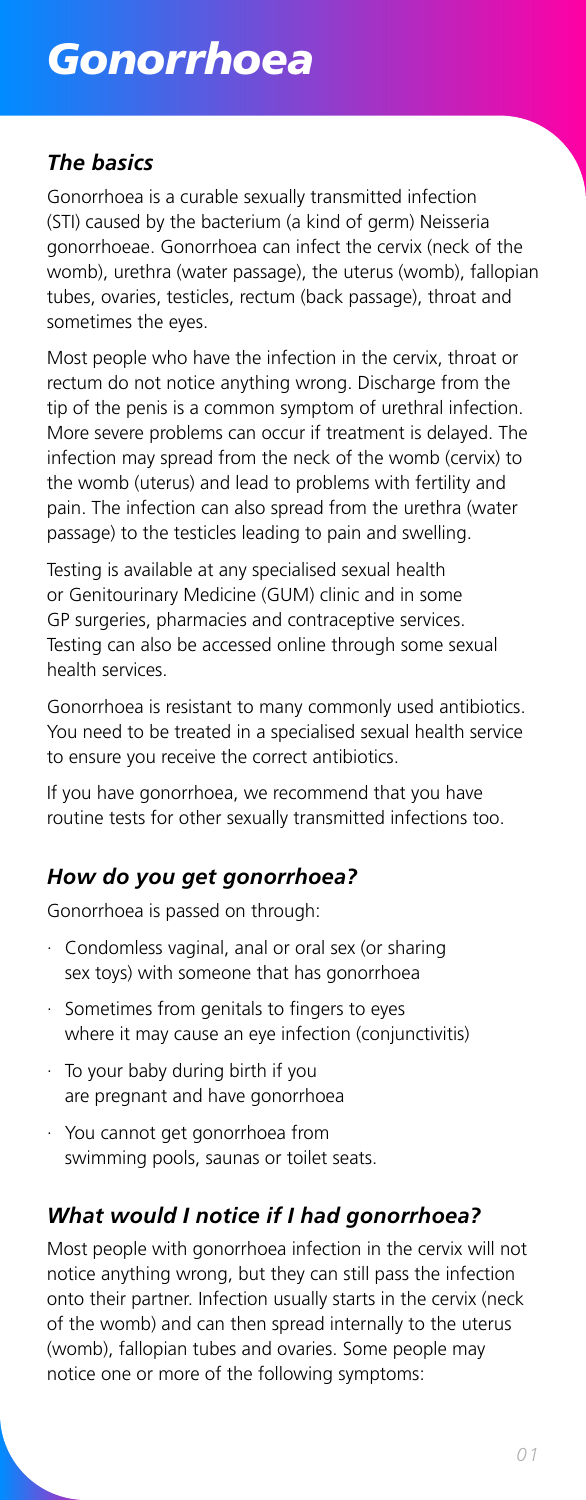- · bleeding between periods or after sex
- · lower abdominal (tummy) pain, particularly during sex
- · 'cystitis' or burning pain when passing urine
- increased vaginal discharge.

People with an infection in the urethra (water passage) of the penis will usually notice:

- $\cdot$  a discharge from the tip of the penis
- a burning pain when passing urine
- these symptoms usually appear within 2-5 days of catching the infection
- · up to 10% may have no noticeable symptoms.

- If you have symptoms, it is best if a swab is taken from the vagina and cervix (neck of the womb) by a doctor or nurse during an internal examination.
- If you do not have symptoms, you can take your own swab from the entrance to your vagina.\*

Infection in the throat or rectum usually goes unnoticed.



### *How do I get tested for gonorrhoea?*

Vaginal or cervix samples:

Penile samples:

- · If you have a discharge a doctor or nurse will take a swab from the tip of the penis.
- · If you do not have any symptoms a urine sample will be collected – you should not have passed urine for an hour.\*

Other samples:

· Occasionally swabs may also be taken from the throat, rectum and eye.

Some results for gonorrhoea may be available during your first visit (by looking at the samples under a microscope).

The clinic practitioner will give you options on how you wish to receive your final results before leaving the clinic.

\*If your vaginal or urine samples show infection with gonorrhoea you may need further swabs to be taken from the cervix (neck of the womb) or urethra (water passage) by a nurse or doctor. This will ensure you get the right antibiotics as the infection can be resistant to many commonly used antibiotics.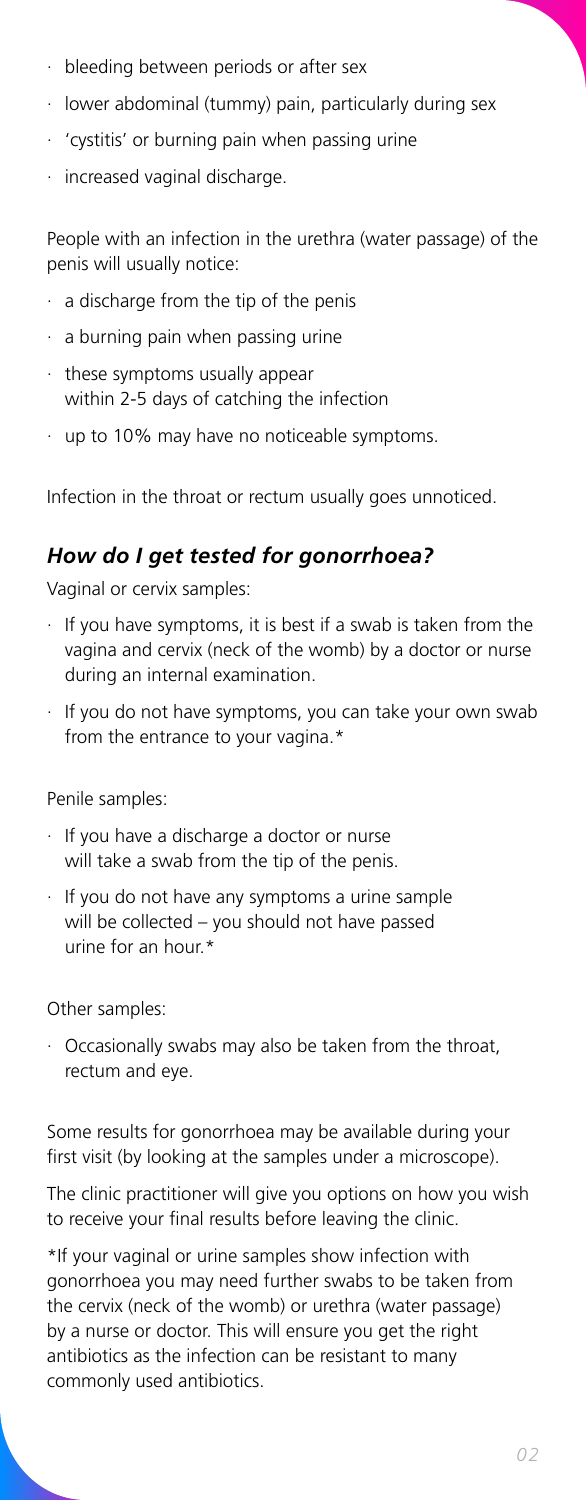# How is gonorrhoea treated?

Gonorrhoea can be easily treated with antibiotics. The recommended first line treatment is usually a single injection of an antibiotic.

Occasionally a second course of antibiotics is needed if your symptoms don't go away or you are found to have a resistant strain of gonorrhoea.

All treatments from sexual health clinics are free and are given to you in the clinic.

#### **Important information** about your treatment

The antibiotics are highly effective if taken correctly.

The antibiotics don't interfere with your contraception.

### **What about my partner?**

As gonorrhoea is a sexually transmitted infection it is important that your current partner(s) are tested for gonorrhoea and other STIs too.

The clinic can contact your partners anonymously for you if you wish.

Some of your previous partners may also need testing - you will be advised about this.

### When can I have sex again?

You must not have sex again until seven days after both you and your partner(s) have taken your treatment (this includes oral sex and sex with condoms). This is to ensure you and your partner(s) do not become re-infected with gonorrhoea.

You will be advised to have another test 2 weeks later to check that the gonorrhoea has gone away completely.

### What happens if my gonorrhoea is left untreated?

Gonorrhoea may spread internally from the cervix (neck of the womb) to the uterus (womb). This is called pelvic inflammatory disease (see the BASHH leaflet 'pelvic inflammatory disease'). Infection of the womb can cause longer term problems with fertility and pain.

Gonorrhoea can spread from the urethra (water passage) to the testicles and cause pain. This is called epididymo-orchitis (see the BASHH leaflet 'Epididymo-orchitis'). Very rarely this may affect fertility.